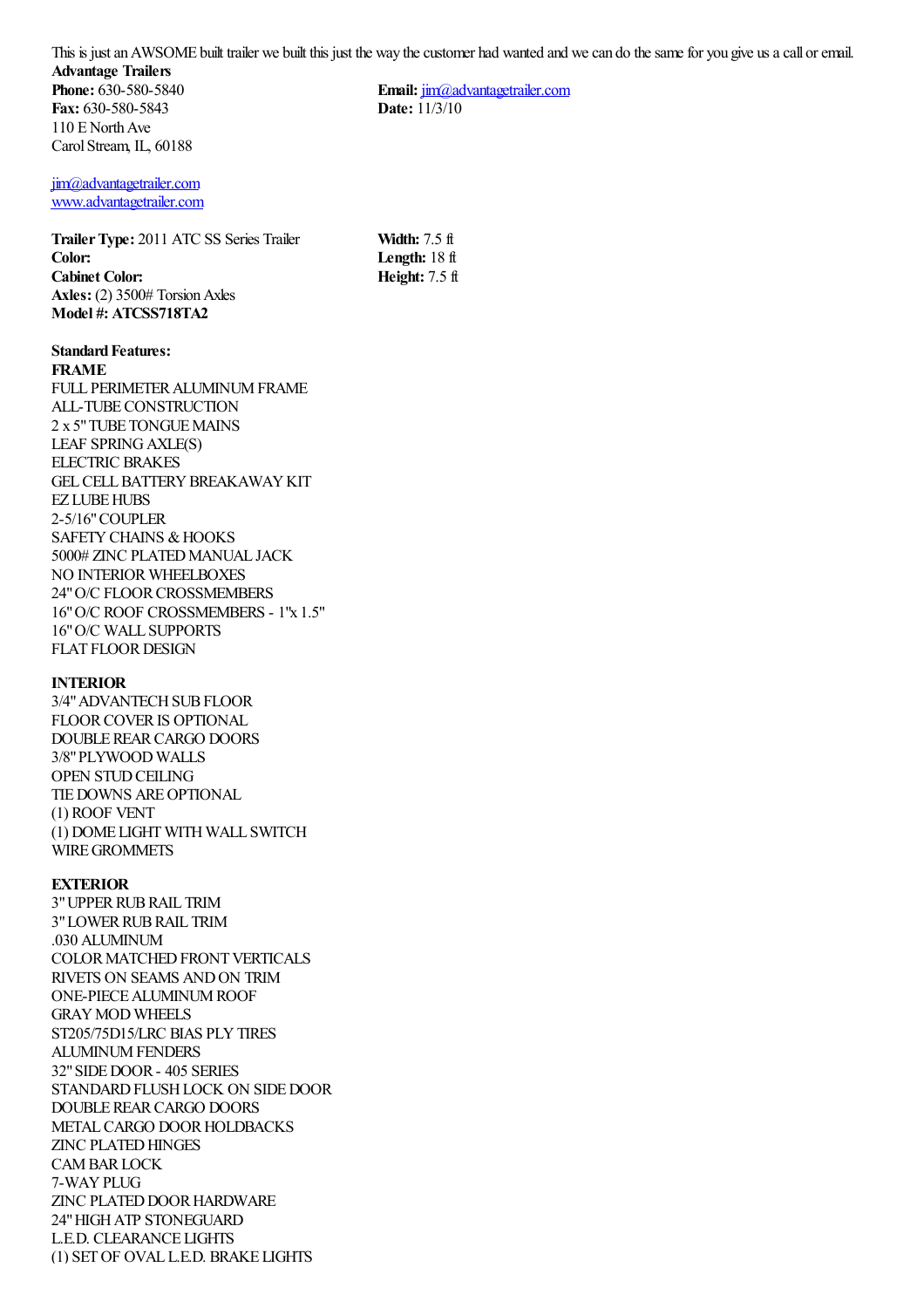### **Selected Options:**

1 T1 MODULE Approval #: MINIMUM 7'6" INTERIOR HEIGHT REQUIRED RVIA SEAL INCLUDED **GENERAL** COLOR COORDINATED DOORS/VENTS SALEM VENTS - PAIR

## **BATHROOM**

RV-STYLE TOILET FIBERGLASS SHOWER 3-PIECE GLASS SLIDING DOOR EXTERIOR BATHROOM WALLS 12V POWER ROOF VENT 12V 12" FLUORESCENT LIGHT 22" BATHROOM PRIVACY DOOR WARDROBE CLOSET - ALUMINUM BATHROOM HARDWARE (1) GFI 120V RECEPT

#### **KITCHENETTE**

STAINLESS STEEL SINK BRUSHED NICKEL FAUCET LAMINATE COUNTERTOPS 1.2 CF MICROWAVE OVEN - BLACK 2.7 CF 3-WAY REFRIGERATOR - BLACK 12V 18" FLUORESCENT LIGHT - UNDER OVERHEAD RANGE HOOD MONITOR PANEL 2 BURNER LP STOVE - GLASSTOP OVERHEAD CABINET - ALUMINUM BASE CABINET - ALUMINUM 24" FLIP UP COUNTERTOP (2) 120V RECEPTS

### **ELECTRICAL**

12V BATTERY & BOX BATTERY DISCONNECT SWITCH 30A RV STYLE BREAKER BOX 30A MOTORBASE 55A CONVERTER / CHARGER

### **PLUMBING**

42 GALLON FRESH WATER TANK 2.8 GPM 12V WATER PUMP 6 GALLON WATER HEATER - DSI LP GAS/ELECTRIC LP COMPARTMENT 40 GALLON GRAY TANK FRESH WATER FILL (2) 20# LP TANKS W/ REGULATOR CITY WATER HOOK-UP 40 GALLON BLACK TANK HOLDING TANK MONITOR PANEL WINTERIZING TAP LP MANIFOLD WITH QUICK DISCONNECT SEWER HOSE STORAGE

## **SAFETY FEATURES**

SMOKE DETECTOR CO DETECTOR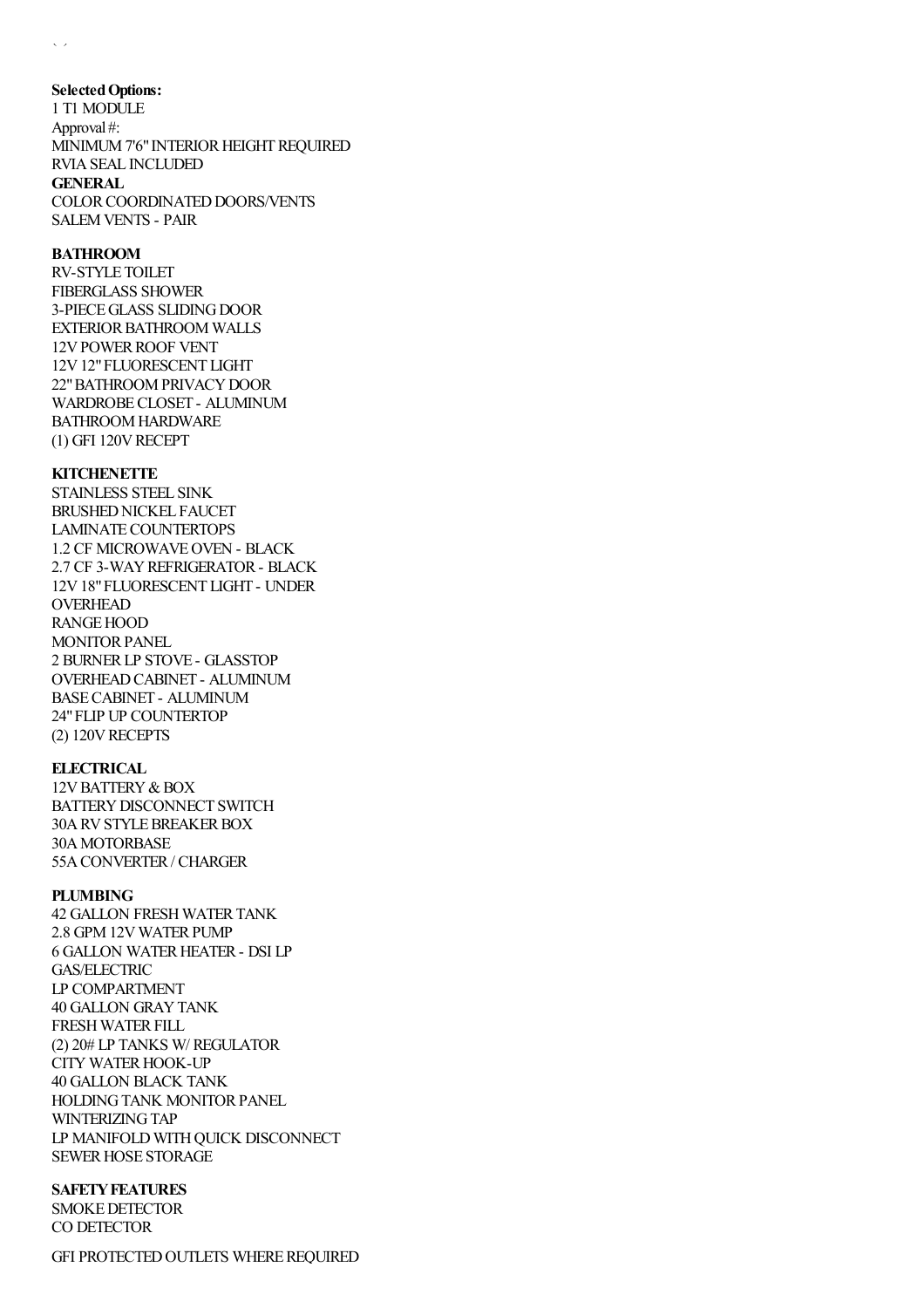FIRE EXTINGUISHER LP COMPARTMENT W/ VENTED LP DOOR LP DETECTOR VENTED BATTERY COMPARTMENT

GFI PROTECTED OUTLETS WHERE REQUIRED

1 UPGRADE TO THREE SEASON PLUMBING Approval #: HOLDING TANK HEATER WATER LINE HEATER 1 UPGRADE FROM 30 AMP BREAKER BOX TO 50 AMP BREAKER BOX Approval #: INCLUDES UPGRADED POWER INLET (MOTORBASE) INCLUDES UPGRADED SHORE CORD 22 ft UPGRADE TO 16" O/C FLOOR CROSSMEMBERS FROM 24" O/C / FT Approval #: 22 ft 18" ADDITIONAL HEIGHT / FT REAR DOOR HEIGHT WILL BE 82.8" FOR PROWLER TO FIT IN Approval #: \*\*\* REAR DOOR OPENING DOES NOT EXCEED 7' HEIGHT UNLESS OPTIONED SEPARATELY \*\*\* \*\*\* ENTRANCE DOOR WILL NOT EXCEED 78" \*\*\* 1 6" ADDITIONAL WIDTH Approval #: 2 48" FLUORESCENT LIGHT - RECESSED - 120V Approval #: \*\*\* Does Not Include Wall Switch \*\*\* \*\*\* Requires 3" Roof \*\*\* 1 UPGRADE FROM 3500# SPRING AXLES TO 3500# TORSION AXLES - TANDEM (SS & MSX) 5200# AXLES TORSION FROM 5200# SPRING Approval #: 1 UPGRADE TO REAR RAMP DOOR (SS & MSX 7' Wide) Approval #: Includes Advantech Transition Flap 1 12V ROOF VENT INSTALL IN BATHROOM Approval #: \*\*\* BATTERY NOT INCLUDED \*\*\* 22 ft SCREWLESS EXTERIOR / FT (STANDARD HEIGHT THRU 18" EXTRA HEIGHT) Approval #: 1 13' 12V POWER AWNING WITH ALUMINUM WEATHERSHIELD Approval #: Standard color & fabric is pewter on vinyl. \*\*\* Does not include battery \*\*\* 1 UPGRADE TO L.E.D. LIGHTS (FULL LIGHT PACKAGE) Approval #: UPGRADE FROM INCANDESCENT LIGHTS 4 INTERIOR 15 AMP RECEPT - 120V INSTALL UNDER TV AND 1 ON EACH WALL BETWEEN SOFA AND HAPPY JACK Approval #: GFCI PROTECTED WHERE REQUIRED BY CODE 2 EXTERIOR 15 AMP RECEPT ON GFCI PROTECTED CIRCUIT - 120V

INSTALL UNDER AWNING LOCATION TBD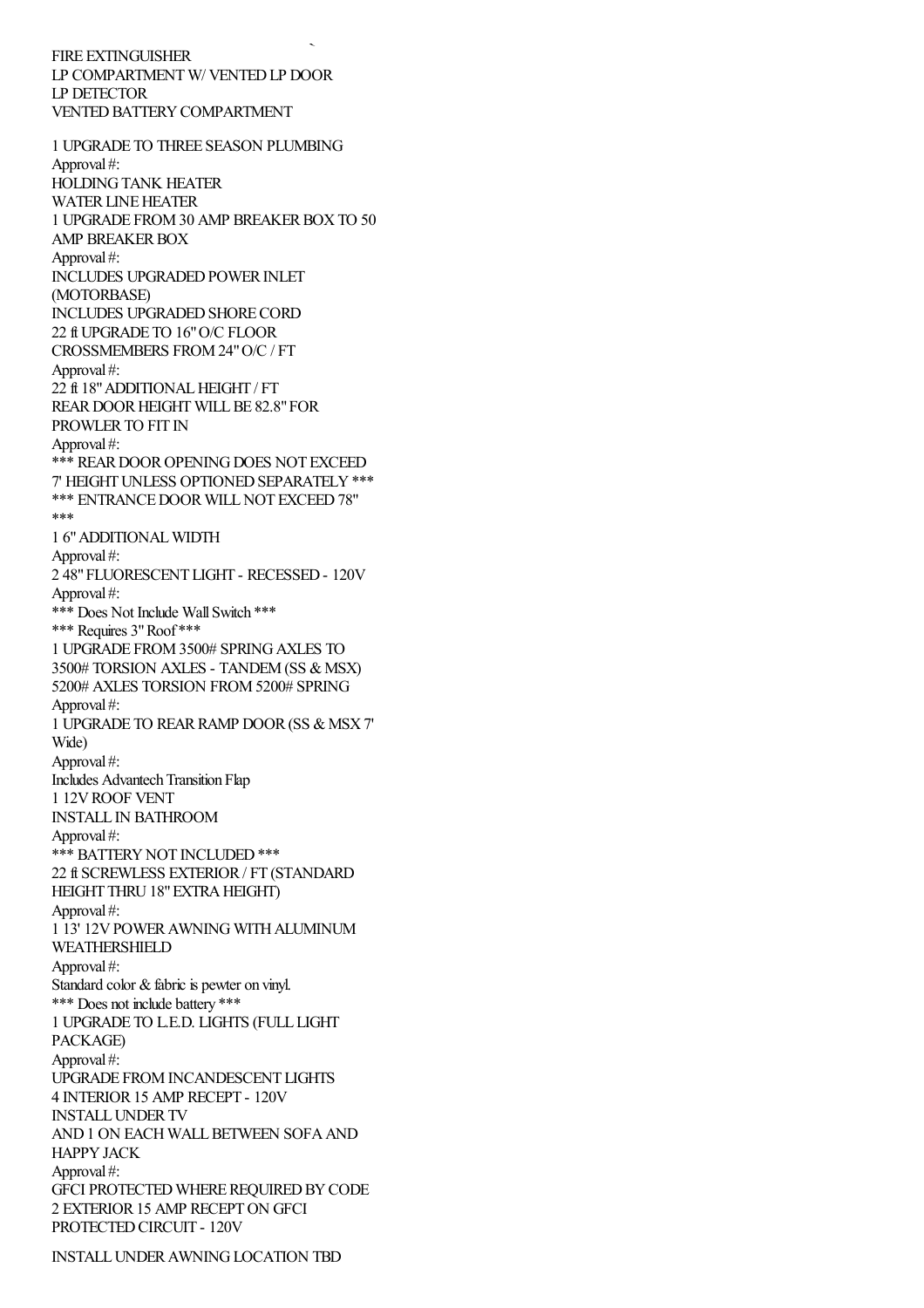INSTALL UNDER AWNING LOCATION TBD LATER<br>Approval #: 2 WALL SWITCH - 120V Approval #: 2 RECESSED EXTERIOR 500W QUARTZ HALOGEN LAMP - 120V INSTALL UNDER AWNING AREA Approval #: \*\*\* Does Not Include Wall Switch \*\*\* 22 ft SCREWLESS ALUMINUM WALLS AND CEILING / FT (STD HEIGHT THRU 18" EXTRA HEIGHT) Approval #: 22 ft INSULATED WALLS / FT (STD HEIGHT THRU 18" EXTRA HEIGHT) Approval #: \*\*\* 1" E.P.S. (STYROFOAM) \*\*\* 22 ft INSULATED CEILING / FT Approval #: \*\*\* 1" E.P.S. (STYROFOAM) \*\*\* 22 ft BLACK COIN RUBBER FLOOR / FT Approval #: \*\*\* DOES NOT INCLUDE RAMP \*\*\* 1 BLACK COIN RUBBER RAMP Approval #: INCLUDES BLACK COIN TRANSITION FLAP 22 TEMPCOAT SPRAY-IN INSULATION FOR FLOOR / FT Approval #: ONE COAT 30 MILS THICK INSULATION RATED AT R20 1 15,000 BTU A/C (12" OVERALL HEIGHT) - DOMETIC Approval #: THERMOSTAT IS OPTIONAL (THERMOSTAT IS REQUIRED ON DUCTED UNITS) DUCTING IS OPTIONAL HEAT STRIP IS OPTIONAL 1 A/C THERMOSTAT (MOUNTED TO WALL) - DOMETIC Approval #: 1 25,000 BTU DUCTED LP FURNACE (INCLUDES TANKS) Approval #: (2) 20# LP TANKS DUCTING FOR FURNACE THROUGH CABINETS BATTERY NOT INCLUDED 1 ALUMINUM DRESSER CLOSET BUILT INTO LOWER CABINET Approval #: 24"W x 24"D Includes Shelf & Clothes Rod 2 8' UPPER ALUMINUM CABINET FOR EXTRA STORAGE Approval #: 16" H x 14" D 1 ADD REINFORCED TOP TO UPPER ALUMINUM CABINETS IN TRAILERS OVER 7' INTERIOR HEIGHT Approval #: 1 ft ALUMINUM COUNTERTOP 24" DEEP / FT (LOWER CABINET NOT INCLUDED) MAKE 16" WIDE AND 12" DEEP UNDER TV MOUNT FOR HOLDING CABLE BOX Approval #: 3 ft FLIP-UP ALUMINUM COUNTERTOP 24" DEEP